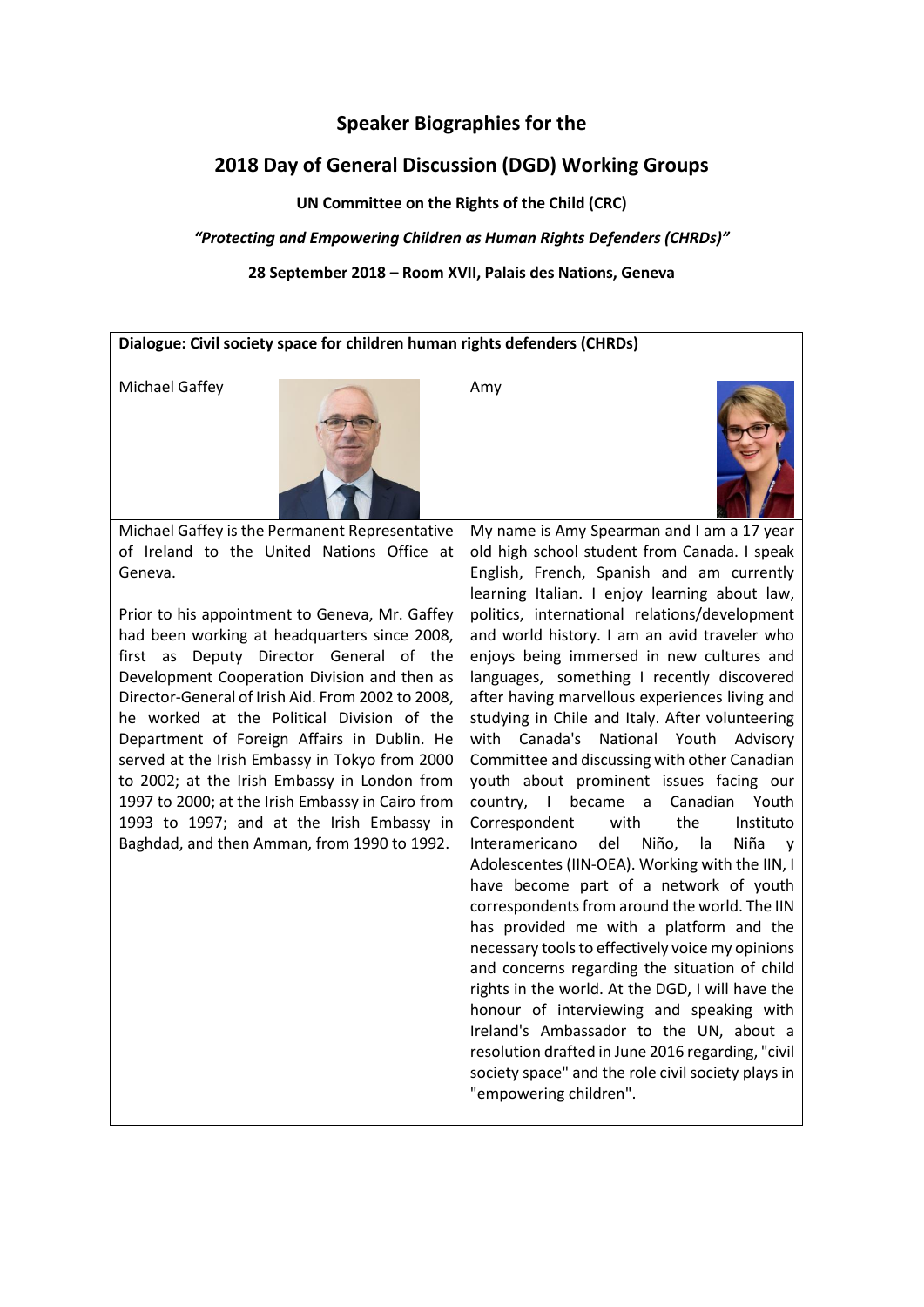### **Dialogue: Empowerment through digital media**



Regína Jensdóttir holds a law degree from the University of Iceland and a post graduate degree (D.E.A.) from the University of Strasbourg in international public law. Since 1998 she has been working for the Council of Europe and since 2010 she is the Council of Europe Co-ordinator for Children's Rights and heads the organizations' Children's Rights Division.

In these capacities she follows the Council of Europe Ad hoc Committee for the Rights of the Child, the implementation of the Council of Europe Strategy for the Rights of the Child (2016-2021), and of the Council of Europe Convention on the Protection of Children from Sexual Exploitation and Sexual Abuse (the Lanzarote Convention) and its monitoring committee which follows how states put the Lanzarote Convention into practice.

She has also led the development of the work on children's rights in the digital environment which has included the adoption of a new Recommendation to states to respect, protect and fulfill the rights of the child in the digital environment, an Internet Litteracy Handbook and a guide for parents on how to be a good digital parent.

Melissa is a young Brazilian leader with a strong commitment to fighting injustice, discrimination and violence against children. She is an active member of the Young Public Policy Monitoring movement (MJPOP) which is an initiative that aims to open up spaces for young people to engage in social accountability mechanisms and participate in public policy debates.

Melissa is particularly interested in promoting and defending the rights of young girls like her. She engages in actions to addressing the issues of violence and discrimination that affect young people, who are most likely to be poor, black and from vulnerable families. She is raising awareness and advocating for ending violence against young black men who are specifically targeted and murdered.

Melissa advocates for creating a space for young people from slum communities to dialogue with stakeholders on issues that are relevant to them. The MJPOP promotes the integration of young people into a debate on local level policy with the aim to strengthen their social experiences and empowerment. This group enhances opportunities and spaces for young people to develop their leadership skills and full potential.

Melissa is interested in building awareness on issues related to violence against children, gender inequality and discrimination. She is passionate about empowerment and how this is connected to the personal identities and selfconfidence of children and young people.

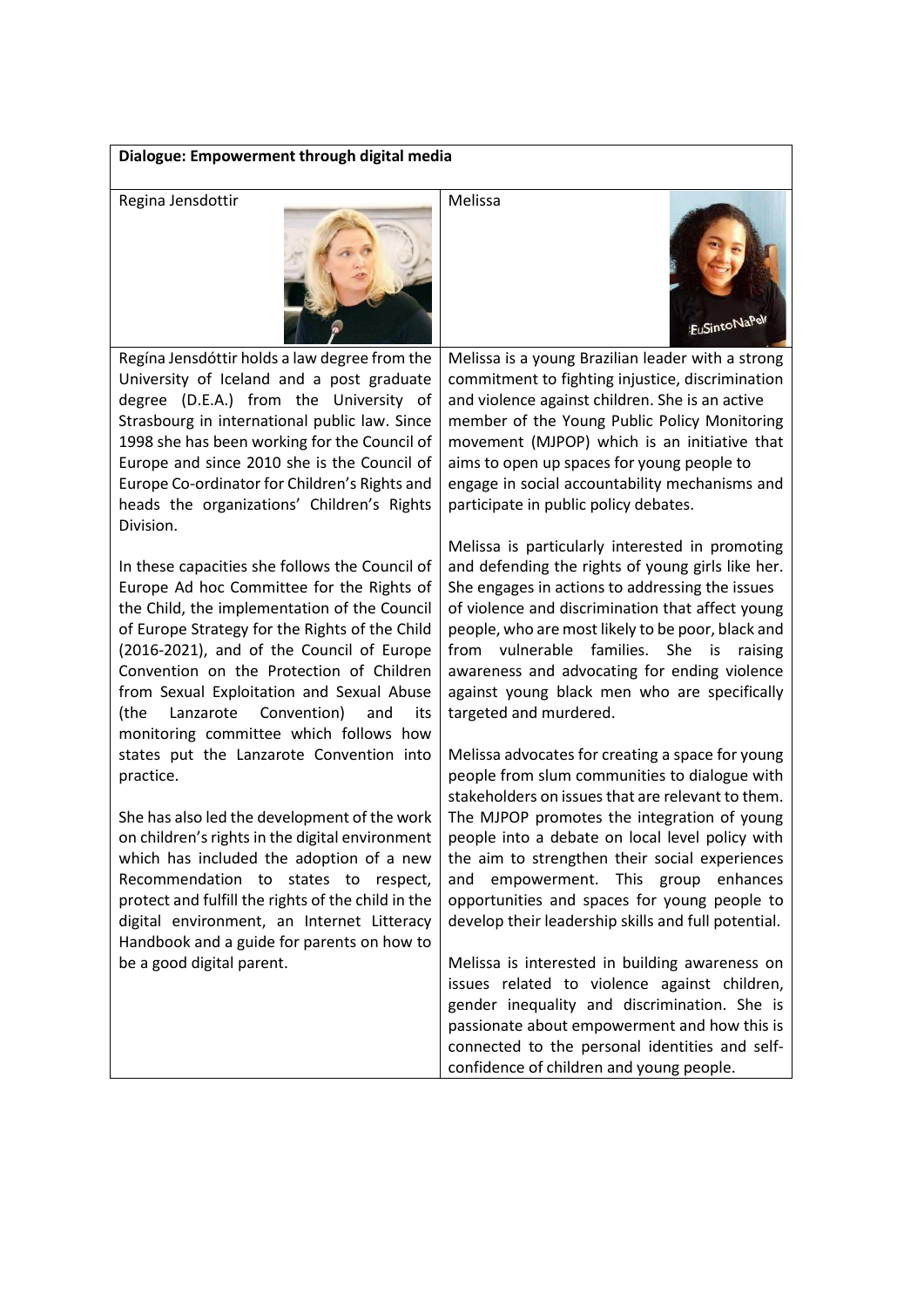# **Dialogue: Child-led initiatives & protection online**





Tomomasa is a former representative of Study Group on Social Media. This group was formed in 2013 by the initiative of university students studying education aimed at taking actions to address the online issues as they realized the seriousness of the issues. The Group has been visiting elementary and junior high schools to teach children and organizing "Smapho (Japanese abbreviation of Smartphone) Summit", which is a platform for children to discuss online issues among themselves. Recently the Group is focusing on the risk to children being victims of sexual abuse and violence online or through internet and working in collaboration with relevant agencies (municipal governments, police, and UNICEF) business sectors.

Konstantinos is a 16 year old boy from Greece, currently living in England where he studies. Konstantinos is a member of the Eurochild Children's Council and has worked with the Smile of the Child in Greece for a few years. As a part of these groups he has been advocating for children's rights and taken part in several projects and campaigns. One of those is the current #EuropeKidsWant campaign carried out by Eurochild and UNICEF to collect the opinions of children from around Europe to feed into advocacy work for the European Parliament elections in 2019. Konstantinos is very passionate about children's rights and welfare and driven by his aspirations to make a difference, he founded the online platform Teens4Greece to give young people in Greece the chance to have their voices heard. With this initiative Konstantinos hopes to find solutions and give young people in Greece the space to create a better future for their country that is going through a difficult period. Teens4Greece has already gotten a lot of attention from children in Greece as well as influencers of all ages from different walks of life and Konstantinos was featured as an empowering story in a documentary by award-winning filmmaker Panayioti (Pan) Yannitsos. Konstantinos is currently working on setting up a mentoring programme through Teens4Greece, and an ambassador programme for young people in Greece.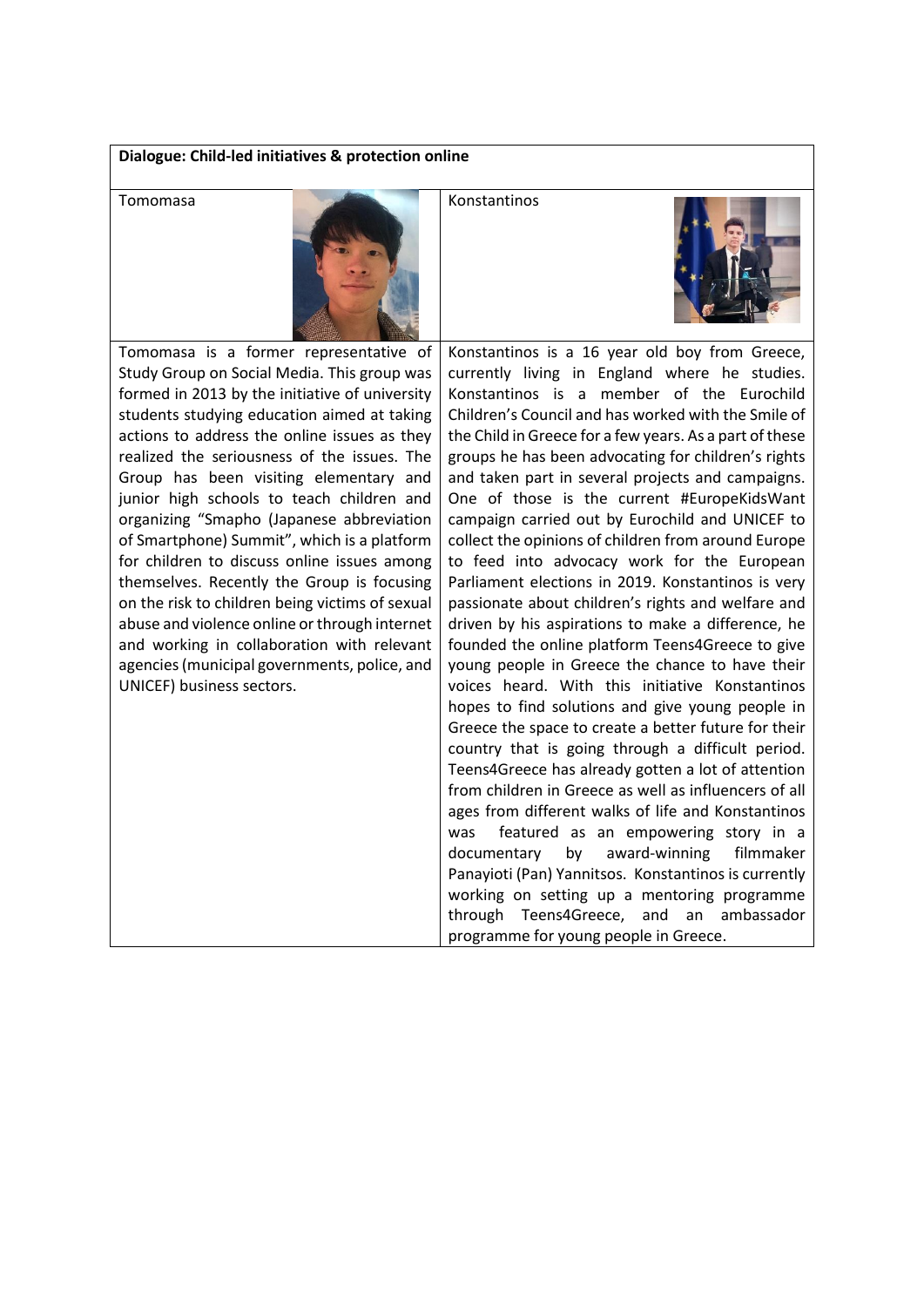# **Dialogue: Empowerment & protection of CHRDs victims of sexual exploitation**



Ms. Najat M'jid Maalla was born on November 10, 1959 in Casablanca. After studying at the Faculty of Medicine of Rabat de Bordeaux and Toulouse, she worked as a doctor in Bordeaux and Casablanca. She is currently a pediatrician and medical director of the Polyclinic mother-child of the CNSS in Casablanca. She isthe founder, president and active member of the association "Bayti", a non-governmental organization working in the field of family reintegration, school and socio-professional reintegration of children in precarious situations. She is also active in NGOs concerned with the health and protection of children. Ms. Najat M'jid has also conducted expert work at international conferences and organizations in charge of children's issues. She is laureate of several prizes and distinctions, including the Nathalie MASSE Prize (international center of the childhood and the family, Paris 1997), European Prize of social pediatrics (1997) the Price of the human rights of the French Republic (2000). She is also the author of numerous articles on the themes of child exploitation as well as the actions of the civil society in charge of children's issues. In 2008, Ms. Najat M'jid was selected by the Human Rights Council to serve as special procedures mandate-holder, as Special Rapporteur on the sale of children, child prostitution and pornography involving children. Ms. Najat M'jid is the mother of two children.

Himanshu (15) from India is an only son. He lives in Khajuraho, loves listening to music and he also draws well. His father is a security guard and his mother is a housewife. Himanshu studies in grade 10 and is very eager to learn. About a year ago, Himanshu joined the Child Club of ADHAR in Khajuraho to explore the reason why so many boys are going there and what they do.

Human

After few meetings, he felt that the Child Club is a platform that he can use to share his concerns, worries and, most importantly, a place where they can learn collectively from each other and where they may solve issues that bothers them.

With the club, Himanshu made requests with the local government, some of them successfully. To increase safety for children in Khajuraho, Himanshu and the children of the Children's Club filed a petition with local government for a safe and dedicated space/playground for children, as such is lacking at the moment. The Children's Club feels that because of this lack, children roam around and become vulnerable to different sorts of risks. They also asked local government to install street lights, a proposal that has been realized.

This was Himanshu's motivation to continue with the club. He also says that the Child Club is a platform for collective development, "we all grow together", learn, share and prepare to move forward. Himanshu also sees protection issues online, amongst his peers. As a club, they have received training on online safety and they have developed a document with ten points to build awareness on online safety amongst children.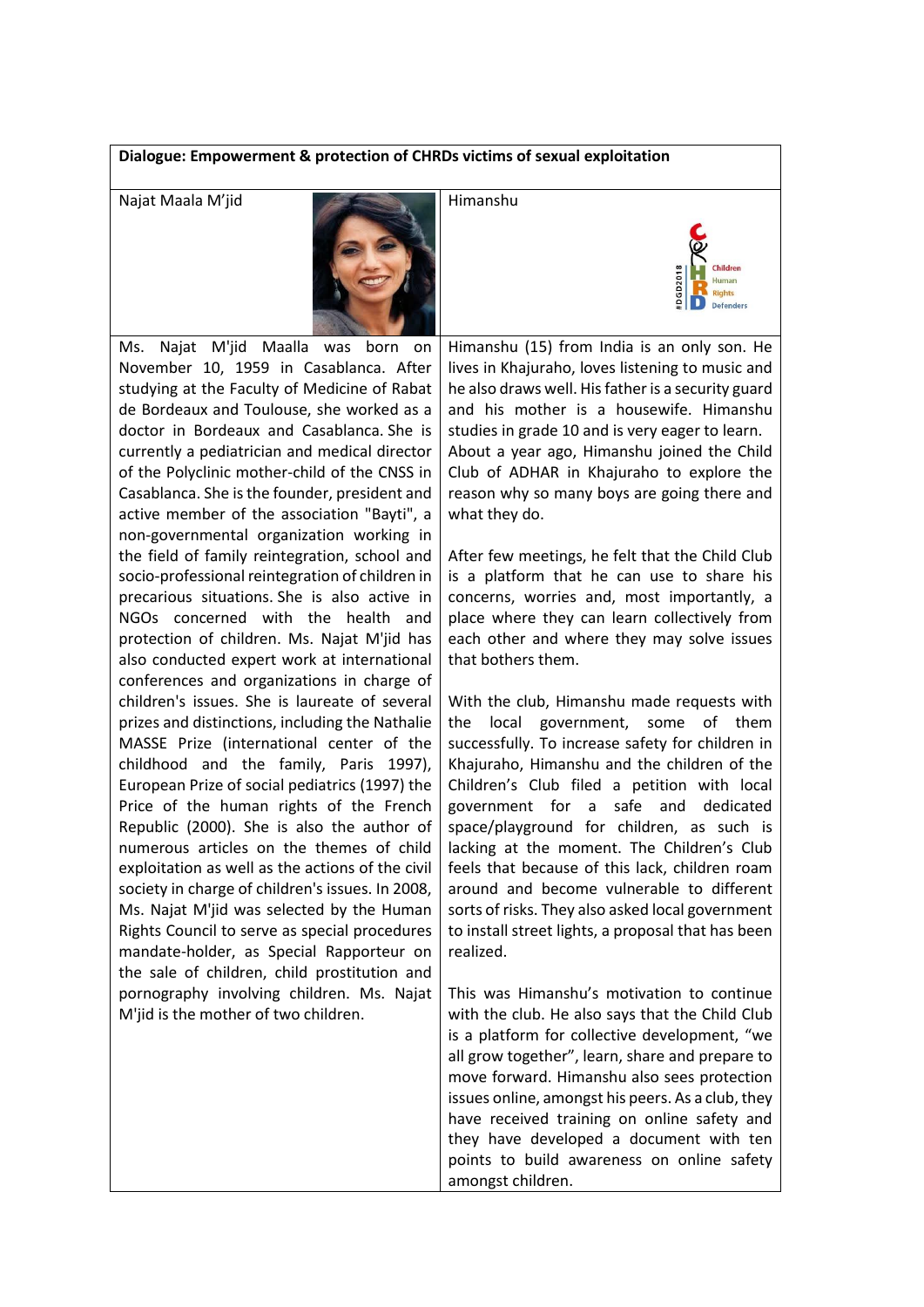# **Dialogue: Indigenous CHRDs**



Manuel Lopez Delgado belongs to the Raramuri Tribe, also known as the Tarahumara People (The Running Feet) in the state of Chihuahua, Mexico. He is the first indigenous person from his State to obtain a PhD. At eighteen he participated in the Consejo Nacional de Fomento Educativo (National Council for Education Development CONAFE), a program in which he taught elementary education in remote indigenous schools as Community Leader in order for him to win a 3-year scholarship grant that could pay for his higher education. He pursued B.A (Hons.) in Education and was certified as teacher. In 2006 due to his community service with the indigenous peoples of Chihuahua, he won a fellowship by the USAID to pursue a Masters Degree in Education at New Mexico State University. Later, in 2008 he won one of the four doctoral fellowships offered in Mexico by the Ford Foundation, and completed his Doctorate in Education at the University of Birmingham in England.

Theland Kicknosway is a young Potawatami/Cree, Wolf Clan, and member of Walpole Island -Bkejwanong Territory-Southern Ontario, Canada. Living in the Ottawa area, he shares the gifts of his Ancestors as a singer, drummer, grass and hoop dancer, ceremonial helper, and workshop facilitator. Notably, in 2015, he performed an honour song during the swearing-in ceremony of Prime Minister Justin Trudeau and drummed for survivors of the Indian Residential School system at the Truth and Reconciliation Commission. This past spring, in collaboration with Families of Sisters in Spirit, Theland completed his 4th annual 135 KM run to raise awareness about the children of missing and murdered Indigenous women. Earlier this year, he was honoured with an Indspire Achievement Award for Culture, Heritage & Spirituality, and is the youngest recipient in the 25 year history of the awards.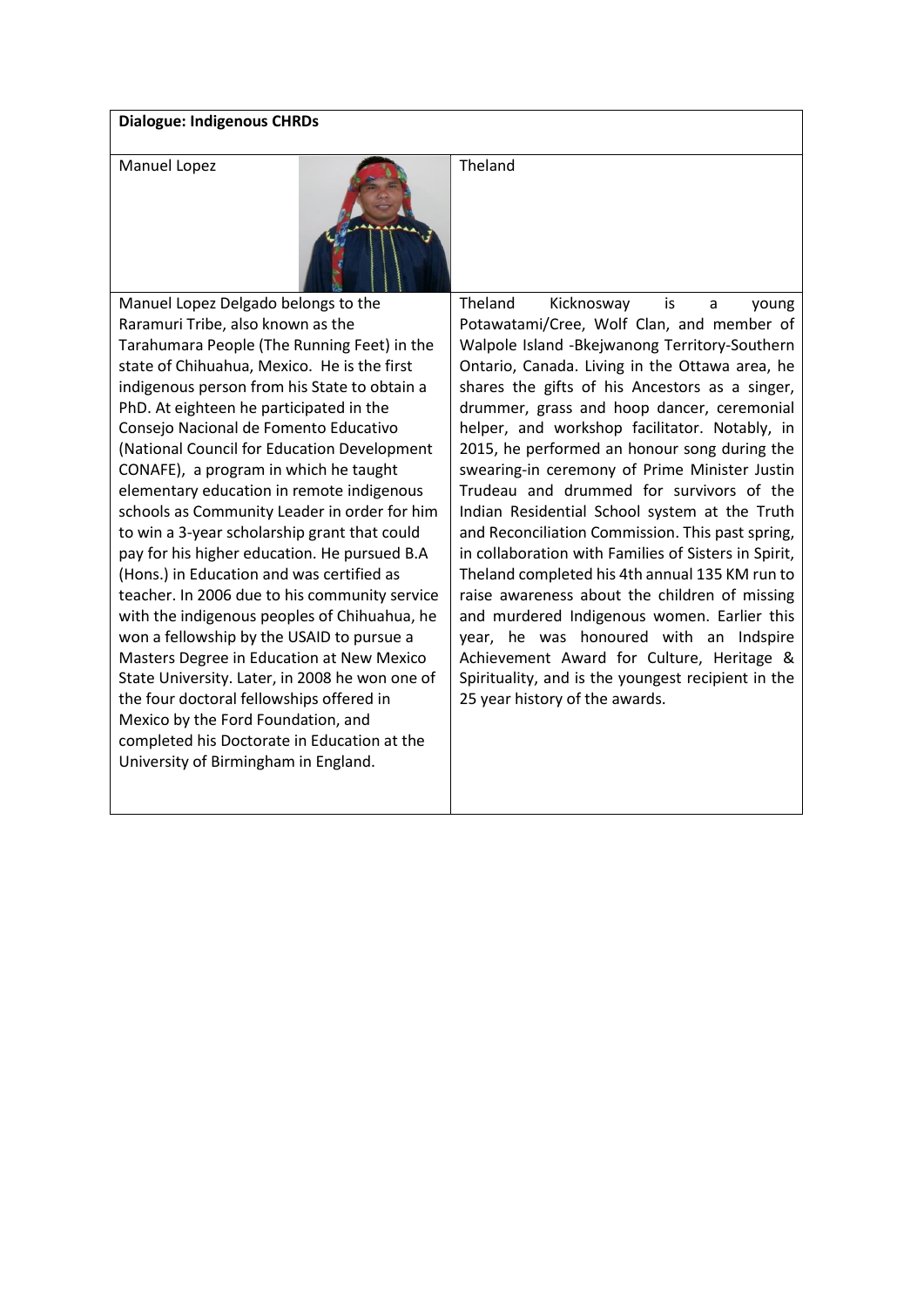| <b>Dialogue: CHRDs with disabilities</b>                                                                                                                                                                                                                                                                                                                                                                                                                                                                                                                                                                                                                                                                                                                                       |                                                                                                                                                                                                                                                                                                                                                                                                                                                                                                                                                                               |                                                                                                                                                                                                                                                                                                                                                                    |
|--------------------------------------------------------------------------------------------------------------------------------------------------------------------------------------------------------------------------------------------------------------------------------------------------------------------------------------------------------------------------------------------------------------------------------------------------------------------------------------------------------------------------------------------------------------------------------------------------------------------------------------------------------------------------------------------------------------------------------------------------------------------------------|-------------------------------------------------------------------------------------------------------------------------------------------------------------------------------------------------------------------------------------------------------------------------------------------------------------------------------------------------------------------------------------------------------------------------------------------------------------------------------------------------------------------------------------------------------------------------------|--------------------------------------------------------------------------------------------------------------------------------------------------------------------------------------------------------------------------------------------------------------------------------------------------------------------------------------------------------------------|
| Catalina<br><b>Devandas</b><br>Aguillar                                                                                                                                                                                                                                                                                                                                                                                                                                                                                                                                                                                                                                                                                                                                        | Magdalena<br>Children<br>DGD201<br>Human<br><b>Rights</b><br><b>Defenders</b>                                                                                                                                                                                                                                                                                                                                                                                                                                                                                                 | James<br>Children<br>GD <sub>201</sub><br>Human<br><b>Rights</b><br><b>Defenders</b>                                                                                                                                                                                                                                                                               |
| Ms. Catalina Devandas Aguilar is a<br>lawyer by training and human<br>rights advocate, who has worked<br>extensively on disability issues at<br>regional<br>the<br>national,<br>and<br>international level. Before taking<br>up her duties as first Special<br>Rapporteur on the rights of<br>persons with disabilities on 1<br>December 2014, she was working<br>as a Program Officer for Strategic<br>Partnerships with the Disability<br>Rights Advocacy Fund, and was<br>formerly with the United Nations<br>Secretariat unit responsible for<br>the Convention on the Rights of<br>Persons with Disabilities (CRPD)<br>the World<br>Bank as a<br>and<br>consultant for the Disability and<br>Inclusive Development team for<br>Latin America and the Caribbean<br>region. | Magdalena is 12 years old and<br>from Moldova. She is one of<br>first generation<br>the<br>οf<br>children with disabilities in<br>Moldova to be included in<br>mainstream education.<br>Magdalena<br>active<br>is<br>an<br>member of a group that<br>promotes children (with and<br>without disabilities) right to<br>live in the community and go<br>to school with their peers. She<br>also works with Lumos, an<br>international<br><b>NGO</b><br>which<br>supports children to live in<br>families<br>and<br>communities<br>of<br>instead<br>residential<br>institutions. | James is 15 years old and<br>from Scotland, UK. He has<br>been acting as a human<br>rights defender in Scotland<br>to prevent bullying online.<br>He is keen to talk about his<br>the<br>experiences<br>and<br>recommendations he has to<br>ensure that children with<br>disabilities<br>have<br>equal<br>enjoyment of their rights in<br>the digital environment. |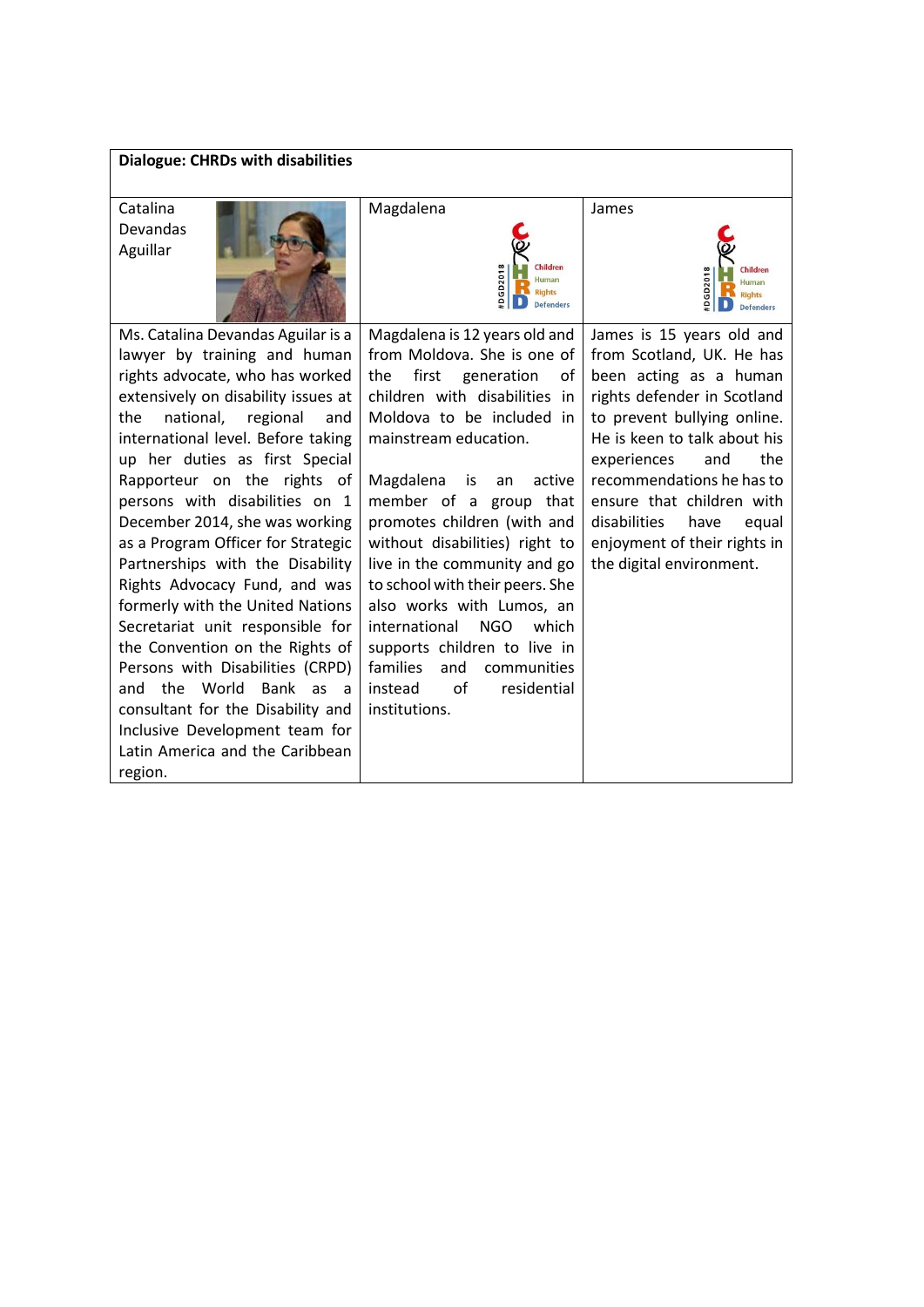### **Dialogue: National protection measures for CHRDs**



RICH

Vincent has been with ISHR since 2016, having worked for over ten years in the international human rights field. Vincent specializes on UN treaty bodies and has first-hand experience with the Human Rights Committee, Subcommittee on the Prevention of Torture and Committee against Torture. He also worked with the Secretariat of the UN Committee on the Rights of the Child as an intern. He has undertaken field work in Bangladesh, India, Pakistan, Afghanistan, as well as Colombia among others. Vincent holds a Masters degree in political science (SOAS, University of London) and in business administration (Lyon). Vincent is the father of three young boys aged seven, five and two. Follow him on Twitter [@vploton.](https://twitter.com/vploton)

Keita was just 9 years old when he was first moved to speak out. Outraged by the rape and murder of a 13 year old girl in his community, he took part in a peaceful protest demanding that the perpetrators - her foster parents - be brought to trial. Making an impression on his peers, Keita was invited to join the Liberian Children's Parliament, where his passion for advocacy was nurtured

Keita is a member of The KidsRights Youngsters; a unique youth-led advocacy and awareness-raising platform of the International Children's Peace Prize winners, that aims to realize children's rights as outlined in the Convention on the Rights of the Child. As leading young changemakers, they act locally, speak out to world leaders, influence policy, and engage children and young people worldwide. What these inspiring youngsters have achieved on their own is amazing. But that is just the beginning. With our support, their ambition to change the world can be limitless.

After winning the 2015 International Children's Peace Prize, The KidsRights Youngsters took Keita's battle with violence against children to the next level. Keita addressed the World Summit of Nobel Peace Laureates on the refugee crisis, and on the importance of justice and safety for children.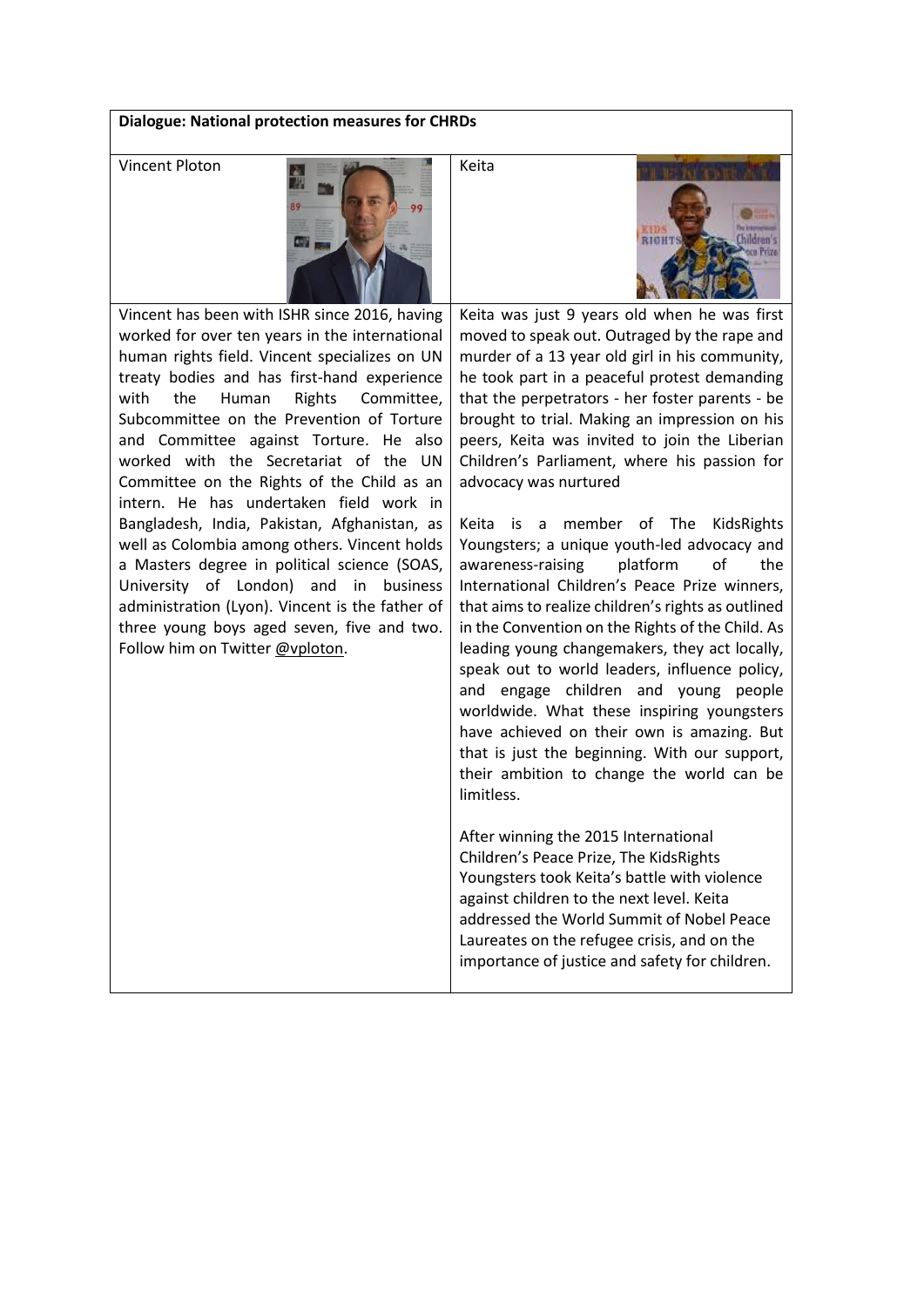# **Dialogue: Participation of children in public affairs/freedom of assembly and association**

Olivier de Frouville 2008 | Luis 2008 | Expel



Olivier de Frouville is Professor of International Law at the University Paris 2 Panthéon-Assas and Director of the Center for Research on Human Rights and Humanitarian Law / Paris Human Rights Center (C.R.D.H.)

Since 2015, Olivier de Frouville has been a member of the United Nations Human Rights Committee, which oversees states' implementation of the International Covenant on Civil and Political Rights. From 2008 to 2014, he was a member and then Chairperson-Rapporteur of the Working Group of Nations on Enforced or Involuntary Disappearances.

Before becoming an expert for the United Nations, Olivier de Frouville was for more than 10 years in charge of the International Federation of Human Rights (F.I.D.H.), an international NGO for the defense of human rights.

Luis was born in 2001, and lives in the Villa El Salvador district of Lima, Peru. He has been a child human rights defender with Amnesty International Peru since 2016 when he began working on the 'It's My Body' project – a regional programme which uses playful and participatory forms of human rights education to help empower young people to know and claim their sexual and reproductive rights.

Luis is the youngest of four children and began working at seven years old in his family's restaurant, washing dishes. At 10 years old he became involved with MANTHOC (Movement of Adolescents and Working Children of Christian Workers), where he empowered himself through his rights.

He participated in various public spaces such as the Participatory Budget and the Consultative Council of Children and Adolescents, and was a representative for his group aged 11, and from his region aged 12. Aged 13, he travelled to Italy to meet other child HRDs, which strengthened his commitment and motivation to promote and defend the rights of children. Alongside his activism with Amnesty Peru, Luis is currently an Advisor to the National Coordination of MANTHOC. He is currently working repairing clothes, and preparing to enter university.



Eyoel is in grade 8 and lives in Addis Ababa, Ethiopia. When he grows up, he would like to become an architectural engineer and build buildings and bridges to contribute to the growth of Ethiopia. He is member of his school's innovation club and would like to contribute to the establishment of innovative systems and equipment to enable young people and community members to better report violence against children to the police and concerned bodies.

Through the children's club, children and young people raise awareness of the many children from the southern region of Ethiopia who do not attend school regularly and are exploited by being forced into jobs such as traditional weaving and pottery work that involve long hours and carrying heavy loads. He is highly concerned about other children in his community who are engaged in forced labour as a result of child trafficking.

He is motivated to fight against child abusers as he believes that the penalties for those convicted of committing violence against children are too low. In the future, Eyoel would like to become an activist and work to eliminate child trafficking and ensure the persecution of illegal brokers and traffickers who profit from exploiting children.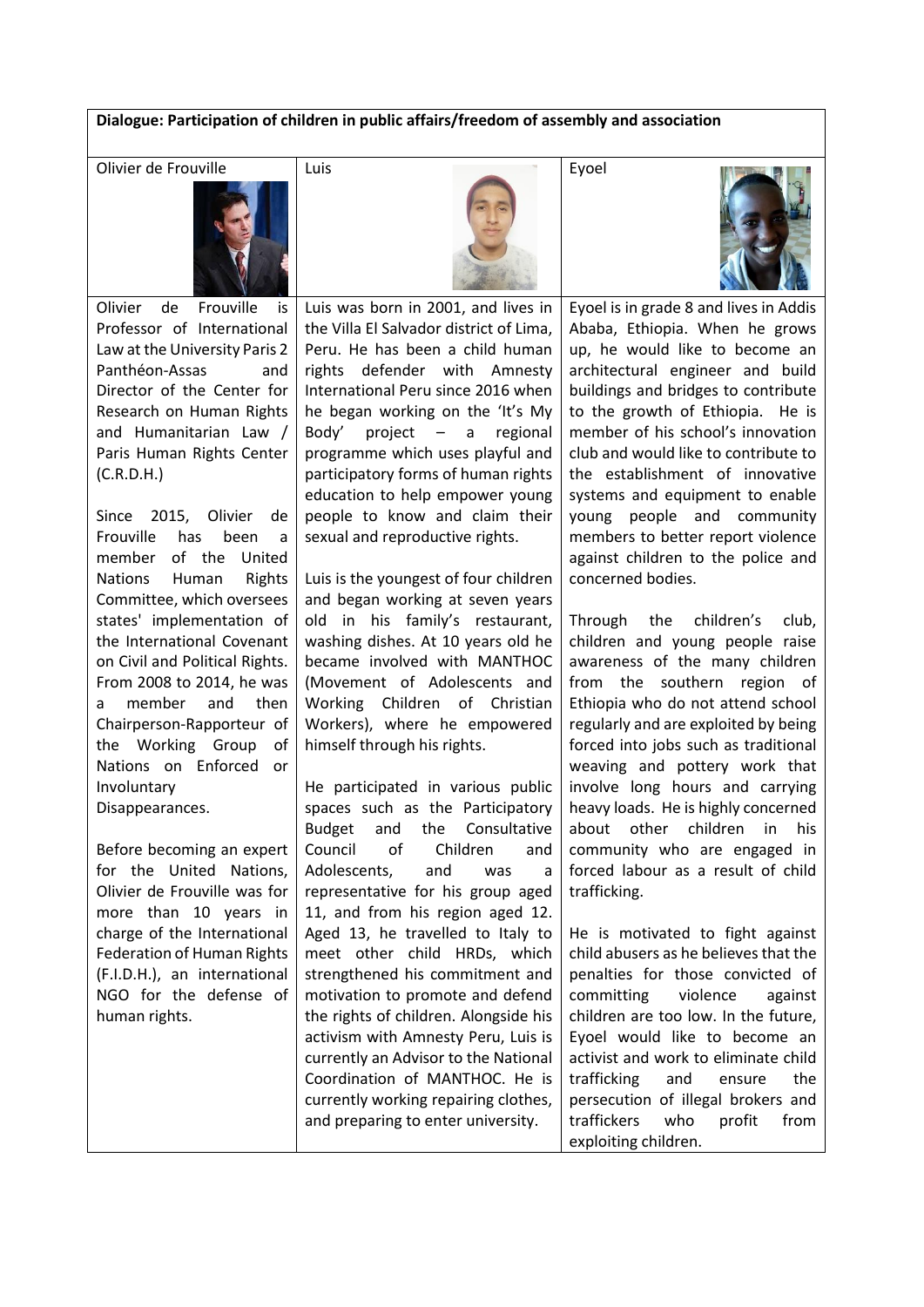# **Dialogue: CHRDs in armed conflict & humanitarian situations**

Cecilia Jimenez-Damary



Cecilia Jimenez-Damary is a human rights lawyer specialised in forced displacement and migration. Ms. Jimenez-Damary has over two decades of experience in NGO human rights advocacy for the Asia-Pacific region and also has teaching experience as an adjunct professor of international human rights and humanitarian law. Ms. Jimenez-Damary previously acted as Senior Legal Adviser and Trainer with the Internal Displacement Monitoring Centre (IDMC) of the Norwegian Refugee Council (NRC) in Geneva; as the National Director of the IDP Project of the Commission on Human Rights of the Philippines; and more recently as the government representative to the Philippine Transitional Justice and Reconciliation Commission. Ms. Jimenez-Damary was appointed Special Rapporteur on the human rights of internally displaced persons by the Human Rights Council in September 2016 and assumed the mandate on 1 November 2016.

Mi nombre es Sandra Camila, tengo 16 años, vivo con mi mamá, una hermanita y un hermanito más chiquitos que yo, soy del departamento del Cauca en Colombia y me considero una niña muy afortunada porque siempre he contado con el apoyo de mi madre y mi familia materna, quienes han sido el mayor apoyo que he tenido para crecer como una niña empoderada; desde hace más de tres años he venido participando en proyectos que se realizan en mi comunidad. Hago parte del proyecto Usa tu poder para construir paz de la Fundación PLAN, con el que se busca la visibilización y participación activa de niñas, niños y adolescentes, especialmente de los que han sido víctimas del conflicto armado.

Haya



My name is Haya, I'm 16 years old from Syria, I live as a refugee in Zaatari camp, Jordan. I am a member in one of the youth committees that exists in the camp, the youth committee members are young girls where we work on campaigns to benefit the community inside the camp. I am also a member of the VoiceMore group, it's also a group of young girls who work on solving one of the issues that are affecting children in the camp, we are now working on the issue (hard forms of child labor) we did research on this problem, we also asked children who works on the reasons that led them to work and to get more information about the issue and to count their numbers. We are currently planning for activities to advocate for the rights of these children with different stakeholders so children can live in a healthy and safe environment, not being exposed to any sickness or mental pressure and have the proper education they deserve.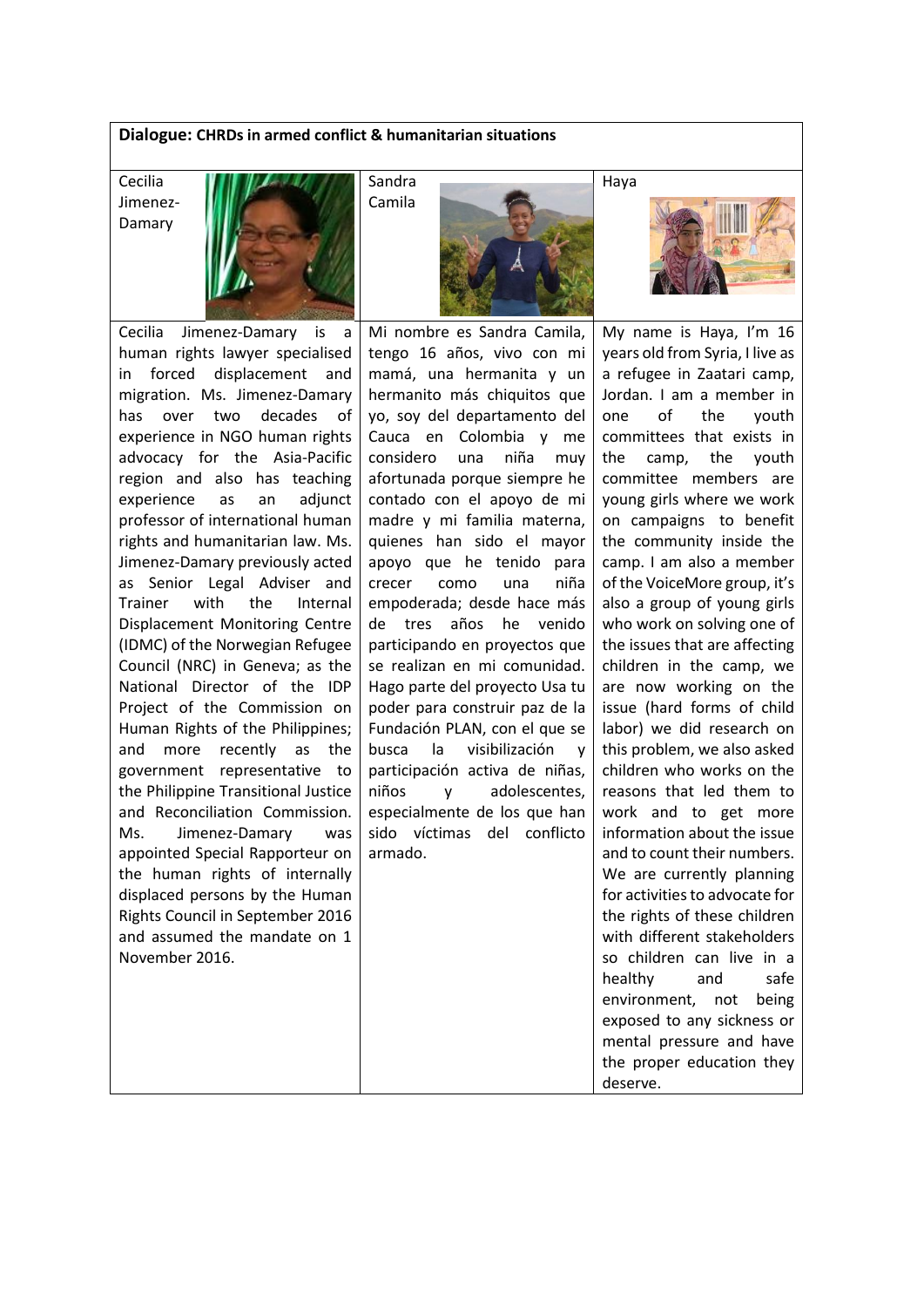# **Dialogue: Role of legislature, children's parliament**

Patricio Cuevas-Parra Haneen



Patricio Cuevas-Parra holds a PhD in Social Policy at the University of Edinburgh, United Kingdom and a Master of Advanced Studies in Children's Rights at the University of Fribourg-University Institute Kurt Bösch, Switzerland. Patricio is currently the Senior Global Policy Adviser for Child Participation and Rights with World Vision International where he leads strategies and programmes to ensure that children and young people's participation is at the centre of the advocacy and policy debate. He has a keen interest in looking at cutting-edge child rights advocacy tools and models to enhance children and young people engagement in decision-making. His research interest falls into four main categories: children's rights and participation in public policy with a focus on children's parliament, children as advocates of their children's rights, child-led research methodologies, and children and young people's perspectives on violence and abuse. Patricio is currently conducting a research project on 'child activists for ending child marriage: exploring children's experiences in Bangladesh' with the University of Edinburgh.

Haneen is a member of the Palestinian Children's Council (elected on April, 2018 during the Second Convention of the Council under the supervision of Defence for Children international). She represented youth at multiple activities within the General State Attorney Conference, which discussed issues such as children in odds with law, early marriages. She is also a leading member of the SOS Child Protection Team through which she: has been actively involved in discussing how to monitor and report violations against children; participated in Board meetings of Save the Children International to share her views in laws linked to the protection of Palestinian Children rights; helped children without identity or official registration (initiative recognised and nominated for a price. It will also be presented at the next convention of the International Movement for Child Defence); conducted a campaign for their initiative in local schools and got signatures of other children on a letter addressed to the Ministry of Internal Affairs local office in order to push for the actions relevant to their initiative; visited local officials asking them to push the resolution of several issues. Haneen has also led the Palestinian Child Day activity which was held in cooperation with partner organizations including the Ministry of Social Affairs. The team led by Haneen produced a brochure on Children Rights and their protection which they also distributed and posted at local events.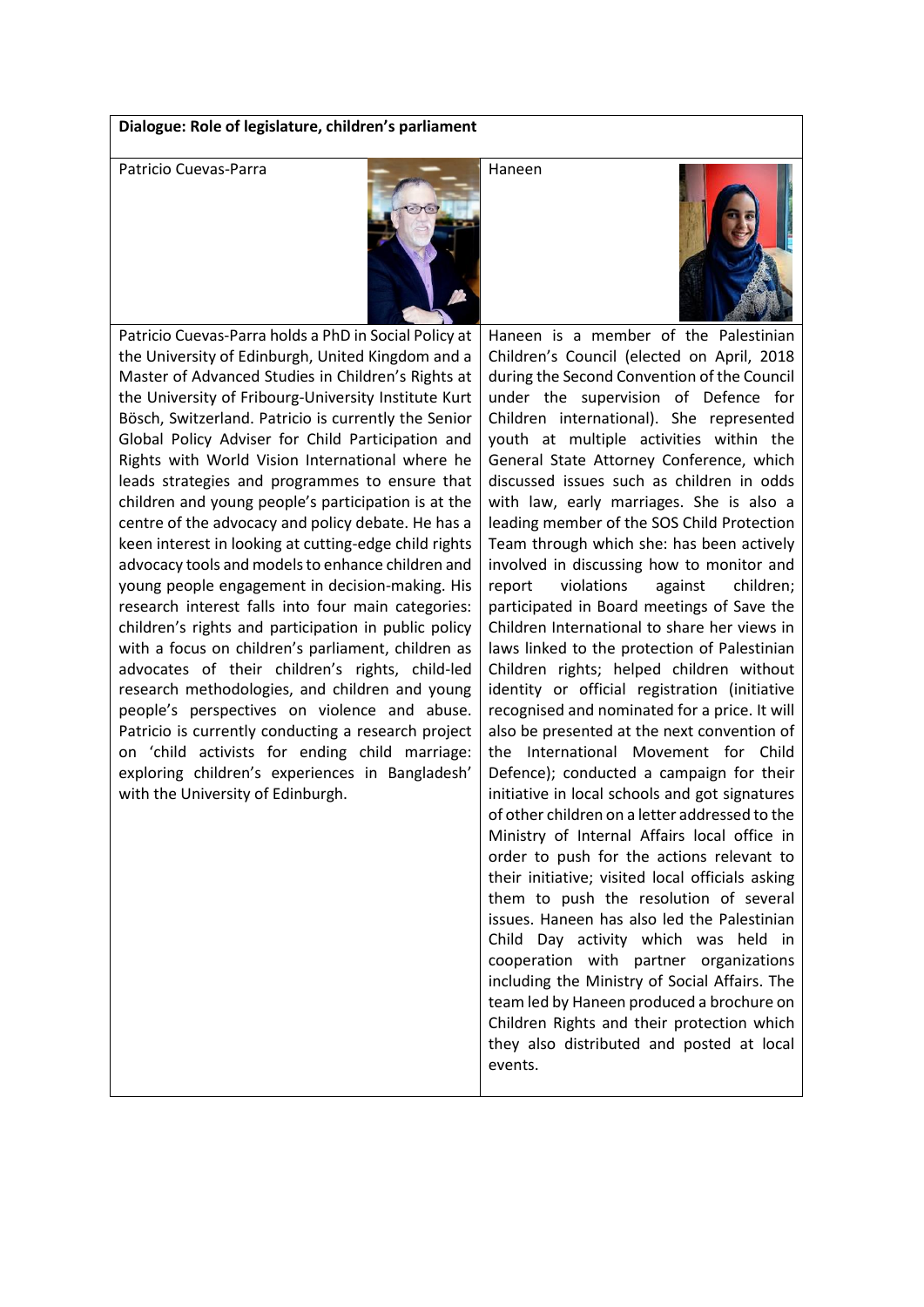### **Dialogue: CHRDs in alternative care**

Salimane Issifou



I am the chief executive officer of SOS Children's Villages Benin; as such, I ensure that good quality services are provided for children, youth, families and communities, within the frame of the Organisation's Vision, Mission & Values. Through fundraising, I maximize the financial selfsufficiency of the National Association. I develop and implement the overall advocacy strategy of the Organisation.

October 2017: Participation to ECOWAS's Forum of First Ladies in Niamey (Niger) where I successfully advocated, in front of ECOWAS' First Ladies, ministers and officials, the inclusion of the fight against child infanticide in the ECOWAS child protection framework.

November 2016 until today: General Secretary of the Central Authority for International Adoption, government of Benin (http://autoritecentralebj.org). I represent the civil society and I ensure that children who lost parental care are firstly offered adequate alternative care options other than adoption; international adoption being the last resort.



**2018**: Encouraged the Scottish government to incorporate the UNCRC into domestic law. Attended a review of how care experienced young people's rights are being upheld, speaking to issues affecting them. Attended committee and cross-party groups in the Scottish Parliament. Recently passed the first care experienced motion in the Scottish Youth Parliament around awareness of mental health directly affecting care experienced young people.

**2017**: Elected to the Scottish Youth Parliament in January to represent Who Cares? Scotland's Membership. By doing this I was actively using Article 12. Participated in the Scottish Youth Parliament's national campaign on Young People's Rights. Contributed to the development of Who Cares? Scotland's strategic plan, including a written contribution on equality.



2018: Elected member of the Executive Council of Children. 2018: Advocacy project as part the African Child Day

2017: Advocacy in front of the Prefect (governor) of the Atacora department for the fight against sexual harassment in school, child abuses, and lack of responsibilities from parents.

2016: Advocacy in orphanages (LA PAIX and BON SAMARITAIN') so that they can abide the norms and standards applicable to alternative child care Centres. Education

2016: End of primary school certificate.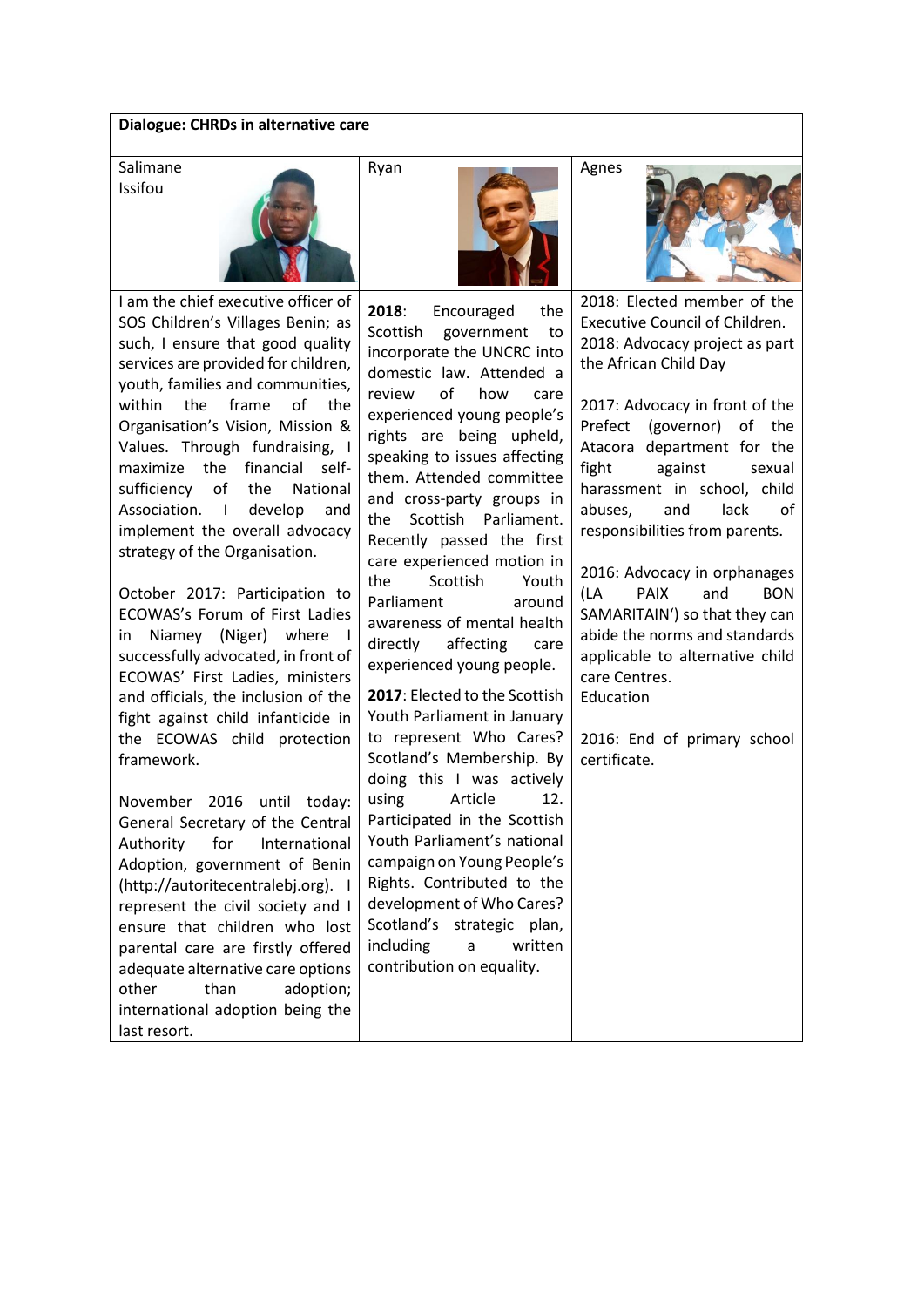### **Dialogue: Role of Ombudspersons for children and NHRIs**

Genevieve Avenard For Form Foysal



Geneviève Avenard was appointed Child Advocate, Assistant to the Defender of Rights, in September 2014, after a professional life of thirty years closer to the realities of people, especially children involved in the protection of children and children with disabilities. She is also now Chair of the Committee on the Rights of the Child of the Association of Ombudsmen and Mediators of the Francophonie (AOMF) and President of the European Network of Children's Defenders ENOC (European Network of Ombudspersons for Children).

She has always been keen to promote social action based on people's ability to act, "empowerment", and their own perception of their situation. As a Children's Advocate, since 2017 she has developed a specific child consultation process, prioritizing the most vulnerable children, as part of her mission as an independent mechanism for monitoring the implementation of the CRC and the Committee's observations on the rights of the child.

Foysal lives in a rural and deprived region of Bangladesh. He is a very articulate and smart young person who is committed to social justice and change. Foysal has a strong motivation to be an agent of change at the local and national level. Foysal is a member of the Children's Forum in the rural area of Mymensingh in Bangladesh, which is an organised group of children and young people that aims to give a voice to young people and train them to be active citizens.

He is also a Young Ambassador to the World Vison's *It Takes a World* campaign and his primary role is to represent the voices of children and young people in policy debate and awareness raising initiatives. This includes delivering speeches, running child-led sessions at the community and national level and giving media interviews. Foysal engages with his peers from the Child Forum in actions to stop child marriage in his community, which has resulted in more than 20 child marriages cancelled due to the mobilisation of the Child Forum.

Foysal is very active in sensitising the community about child marriage as he feels he is bringing up the voices of the voiceless. In addition, he has participated in rallies and social media campaigns to denounce violence, abuse and death affecting Bangladeshi children. Foysal is an activist for children's rights and he believes that well-being and justice can only be achieved when all children enjoy the same rights across all aspect of life such as education, health, protection and participation.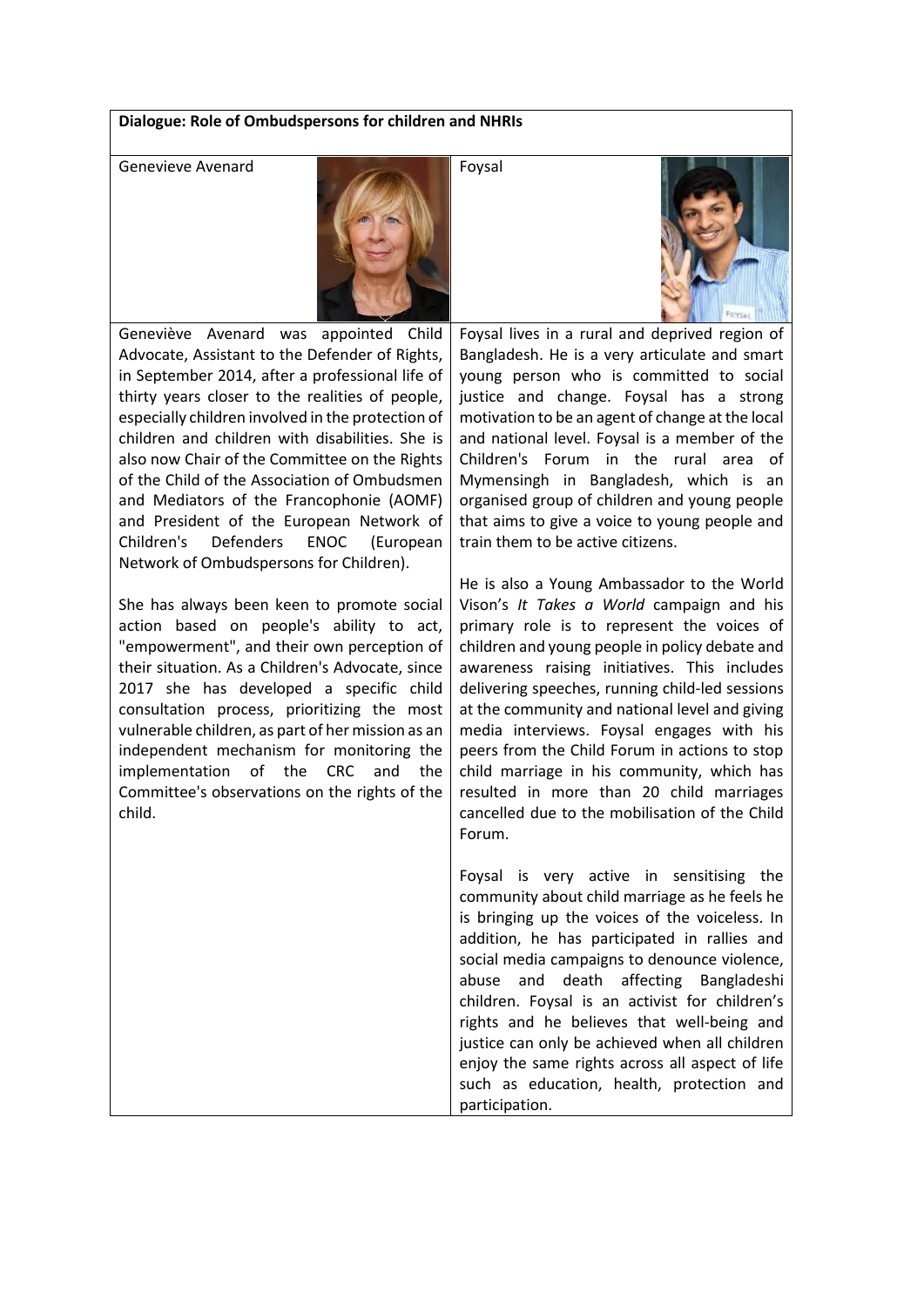| Dialogue: Freedom of speech and violence in schools                                                                                                                                                                                                                                                                                                                                                                                                                                                                                                                                                                                                                                                                                                                                                                                                                                                                                                                                                                                                                                          |                                                                                                                                                                                                                                                                                                                                                                                                                                            |                                                                                                                                                                                                                                                                                                                                                                                                                                                                                                                                                                                                                                                              |  |  |
|----------------------------------------------------------------------------------------------------------------------------------------------------------------------------------------------------------------------------------------------------------------------------------------------------------------------------------------------------------------------------------------------------------------------------------------------------------------------------------------------------------------------------------------------------------------------------------------------------------------------------------------------------------------------------------------------------------------------------------------------------------------------------------------------------------------------------------------------------------------------------------------------------------------------------------------------------------------------------------------------------------------------------------------------------------------------------------------------|--------------------------------------------------------------------------------------------------------------------------------------------------------------------------------------------------------------------------------------------------------------------------------------------------------------------------------------------------------------------------------------------------------------------------------------------|--------------------------------------------------------------------------------------------------------------------------------------------------------------------------------------------------------------------------------------------------------------------------------------------------------------------------------------------------------------------------------------------------------------------------------------------------------------------------------------------------------------------------------------------------------------------------------------------------------------------------------------------------------------|--|--|
| Alejandro Cussianovich                                                                                                                                                                                                                                                                                                                                                                                                                                                                                                                                                                                                                                                                                                                                                                                                                                                                                                                                                                                                                                                                       | Camila                                                                                                                                                                                                                                                                                                                                                                                                                                     | Gabriel                                                                                                                                                                                                                                                                                                                                                                                                                                                                                                                                                                                                                                                      |  |  |
| Primary Education Teacher,<br>Catholic Priest with studies<br>England<br>and<br>Lyon,<br>in.<br>France. Teacher in the<br>$\alpha$ f<br><b>PPSS</b><br>and<br>Master<br>Promotion of Childhood<br>and in the Faculty of<br>Educational Psychology in<br>the "National University of<br>San Marcos". Since 1964 he<br>has been working with the<br>Christian Workers Youth.<br>He started the Manthoc in<br>1976, and since 1996 he has<br>accompanied the National<br>Movement of Organized<br>NNATs of Peru (Mnnatsop).<br>He is Doctor Honoris Causa<br>by the National University<br>"Federico Villarreal" (2008).<br>He holds the Degree of<br>"Amauta"<br>$(2013)$ granted<br>the<br>Ministry<br>of<br>by<br>Education, and the "Medal<br>of the Teacher 2013" by the<br>Municipality<br>of<br>Metropolitan Lima. He is<br>Doctor Honoris Causa by<br>the UNMSM (2016). He has<br>been awarded the "Encinas<br>2016 Medal" by Derrama<br>Magisterial (2016); Dhc by<br>the University of Manizales,<br>Colombia (2018). Author of<br>various books and essays in<br>his specialisation. | I am Camila Alvarez Cortes<br>and I am 17 years old. I live in<br>La Serena, Chile, and I am the<br>co-ordinator of the Marist<br>Youth Council for my country.<br>I think it is important to say<br>that if we young people have<br>the opportunity to express<br>ourselves freely, be heard<br>and respected, we will be<br>able to contribute to the<br>development of all human<br>rights on this occasion and on<br>future occasions. | I am Gabriel Genivaldo do Santos<br>and I am 16 years old. I live in<br>Curibita, Brasil. I am a student and<br>an apprentice of the Board of<br>Infrastructure of the<br>Marist<br>Group. I am also a student of the<br>Eunice<br>Benato<br>Educational<br>Centre. My participation in the<br>2018 Day of General Discussion is<br>important. I am not only a<br>Brazilian representative. I am a<br>representative of the adolescents<br>from the peripheries of Brazil<br>whose rights are violated from<br>birth. I represent an active voice of<br>these communities and I am<br>interested in finding new ways to<br>look at the world, for our world. |  |  |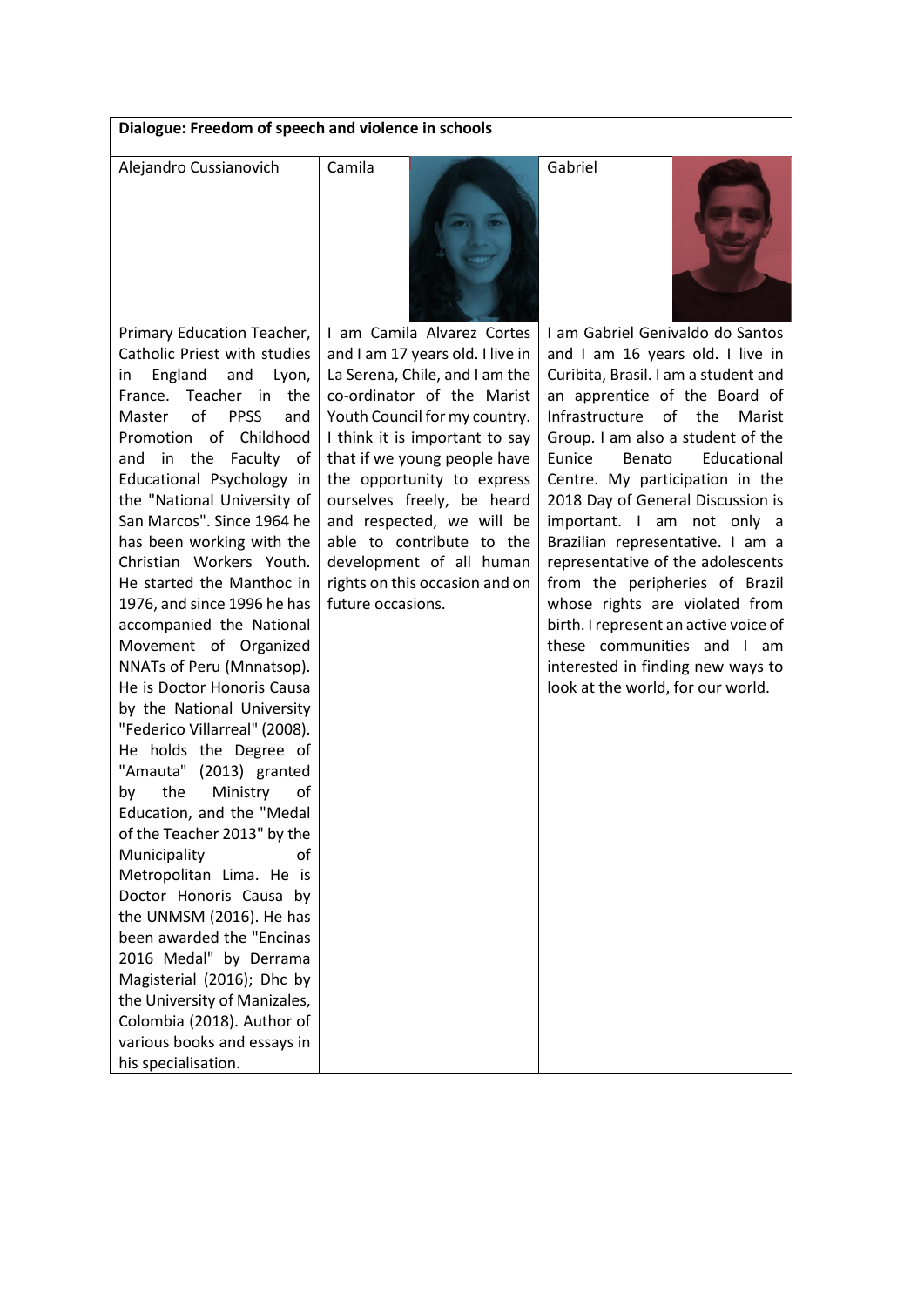| Dialogue: CHRDs and role of business and donors                 |                                                                   |                                                                          |  |  |
|-----------------------------------------------------------------|-------------------------------------------------------------------|--------------------------------------------------------------------------|--|--|
| David Schofield                                                 | Murhabazi Namegabe                                                | Rose Ann                                                                 |  |  |
|                                                                 | Children<br>DGD2018<br>Human<br><b>Rights</b><br><b>Defenders</b> | Children<br><b>DGD2018</b><br>luman<br><b>Rights</b><br><b>Defenders</b> |  |  |
| David<br>Group<br>Head<br>оf<br>is                              | Murhabazi Namegabe is the                                         | Rose Ann, 16, lives in Payatas,                                          |  |  |
| Responsibility<br>Corporate<br>at                               | director of Bureau pour le                                        | which is infamous for its massive                                        |  |  |
| provide<br>Aviva<br>(who<br>life,                               | Volontariat au Service de                                         | open dumpsite, one of the                                                |  |  |
| general & health insurance and                                  | l'Enfance et de la Santé                                          | largest in the Philippines. Rose                                         |  |  |
| management to<br>asset<br>33<br>million customers worldwide).   | (Office of Volunteers in the<br>of Children<br>Service<br>and     | Ann and her family, like many in<br>the area, scavenged through the      |  |  |
| With a background in the third                                  | Health - BVES). The winner                                        | garbage, earning around \$2/day                                          |  |  |
| sector,<br>and<br>e-commerce                                    | of the 2011 World Children's                                      | which is not enough to cover                                             |  |  |
| financial services he leads                                     | Prize, Murhabazi has worked                                       | basic needs. In 2011, Rose Ann                                           |  |  |
| Aviva's<br>global<br><b>CR</b>                                  | tirelessly<br>the<br>to<br>stop                                   | joined the football program of                                           |  |  |
| team working on strategy,                                       | recruitment and demand the                                        | the Fairplay For All Foundation,                                         |  |  |
| governance<br>and                                               | release of child soldiers.                                        | and since then has continued to                                          |  |  |
| implementation to<br>support<br>Aviva's<br>responsible<br>and   | Working in challenging and<br>volatile context, Murhabazi         | receive holistic support<br>and<br>towards<br>mentoring<br>her           |  |  |
| sustainable business agenda.                                    | and his staff have often faced                                    | education, sports, and personal                                          |  |  |
|                                                                 | direct threats and navigated                                      | development. She is an active                                            |  |  |
| From 2010-2015 he led Aviva's                                   | risky situations. Founded in                                      | member of the Youth Group, a                                             |  |  |
| global<br>School'<br>'Street<br>to                              | 1992 in Bukavu, South Kivu,                                       | social support group facilitated                                         |  |  |
| programme, working in over                                      | BVES seeks to promote the                                         | by the Foundation to provide a                                           |  |  |
| 20 countries with NGO's and                                     | rights of children (street                                        | safe space for the youth in                                              |  |  |
| partners,<br>cross<br>sector<br>recognising that every child    | children,<br>imprisoned<br>children,<br>unaccompanied             | Payatas. She is also learning to<br>coach football, attending the        |  |  |
| living or working on the street                                 | child<br>refugees,<br>internally                                  | coaching courses at Fairplay and                                         |  |  |
| has the right to fulfil their                                   | displaced<br>persons,<br>and                                      | assisting in training sessions, to                                       |  |  |
| potential. David was involved                                   | soldiers).<br>former<br><b>BVES</b>                               | help create safe spaces for                                              |  |  |
| in the consultations for the                                    | operates centers that help                                        | children to enjoy their right to                                         |  |  |
| Rights and Business<br>Child                                    | boys and girls affected by                                        | play, as there are no others in                                          |  |  |
| Principles, the working group                                   | conflict<br>rejoin<br>their                                       | the community. In May 2018,                                              |  |  |
| for the 'State of the Worlds<br>Street Children' report and led | communities and provides<br>psychological and medical             | Rose Ann was selected to<br>represent the Philippine team at             |  |  |
| Aviva's pioneering partnership                                  | services as well as literacy                                      | the Street Child World Cup in                                            |  |  |
| with the UN OHCHR.                                              | training. BVES also trains                                        | Russia, and helped the team                                              |  |  |
|                                                                 | members of a coalition of                                         | reach the semi finals of the                                             |  |  |
| He runs up and down hills for                                   | organizations to negotiate                                        | competition. In the future, Rose                                         |  |  |
| fun in the peak district where                                  | with armed groups to release                                      | Ann hopes to study law and help                                          |  |  |
| he lives with his family in the                                 | children<br>and<br>promote                                        | bring justice to those who have                                          |  |  |
| UK.                                                             | children's rights.                                                | little access to the justice<br>system.                                  |  |  |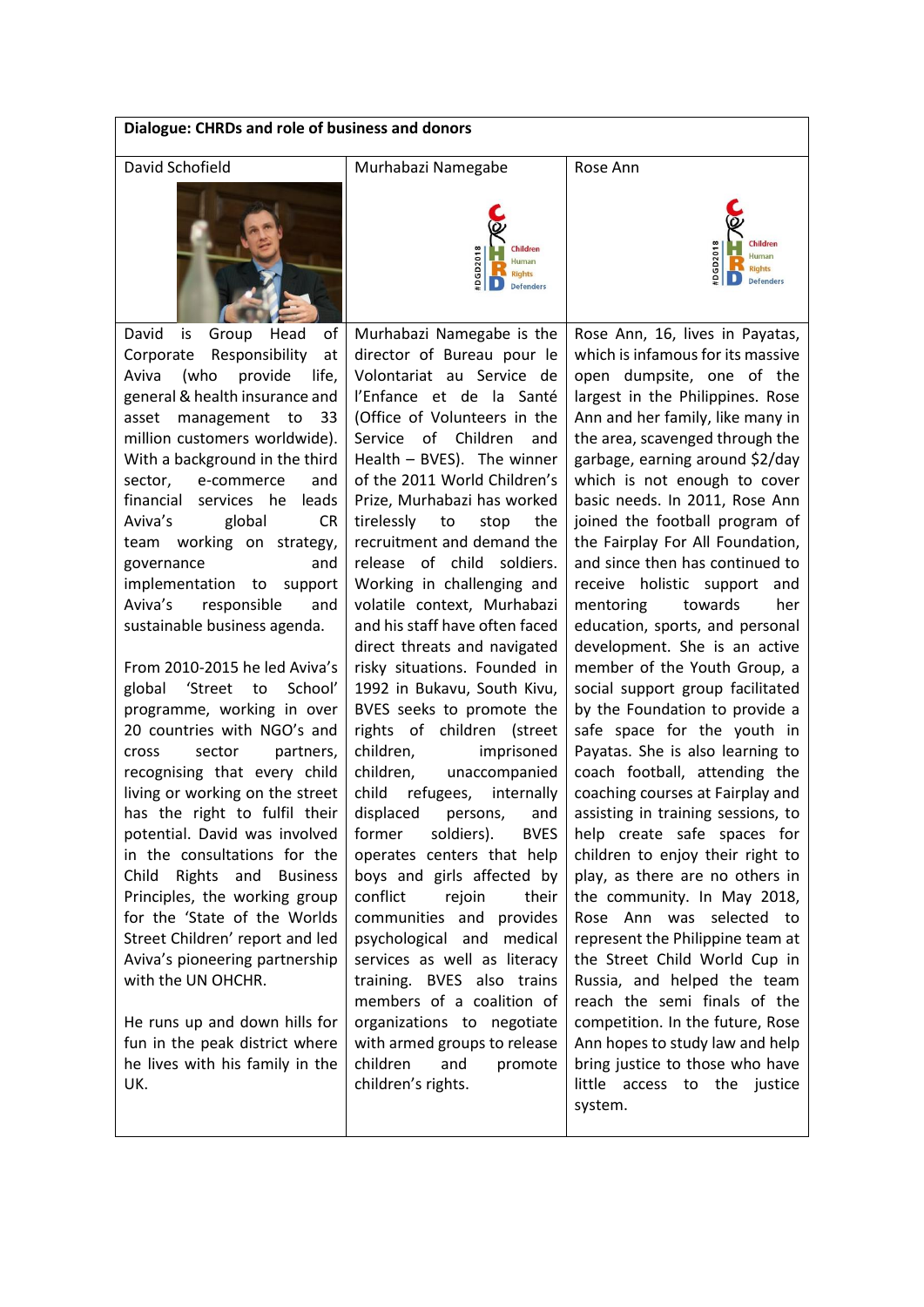| Dialogue: Empowerment through transitional justice                                                                                                                                                                                                                                                                                                                        |                                                                                                                                                                                                                                                                                                                                                         |  |  |  |
|---------------------------------------------------------------------------------------------------------------------------------------------------------------------------------------------------------------------------------------------------------------------------------------------------------------------------------------------------------------------------|---------------------------------------------------------------------------------------------------------------------------------------------------------------------------------------------------------------------------------------------------------------------------------------------------------------------------------------------------------|--|--|--|
|                                                                                                                                                                                                                                                                                                                                                                           |                                                                                                                                                                                                                                                                                                                                                         |  |  |  |
| Rémy Ngoy Lumbu                                                                                                                                                                                                                                                                                                                                                           | Nima<br>Children<br>DGD201<br>Human<br><b>Rights</b><br><b>Defenders</b>                                                                                                                                                                                                                                                                                |  |  |  |
| Rémy is the Special Rapporteur on Human<br>Rights Defenders, a role which was established<br>by the African Commission on Human and<br>Peoples' Rights with the adoption of Resolution<br>69 at the 35th Ordinary Session held in Banjul,<br>The Gambia from 21st May to 4th June 2004.<br>The mandate calls for the Special Rapporteur<br>to do many tasks including to: | Nima is 15 years old and is in high school. She is in<br>charge of communication in a children's coalition<br>that is a branch of the NJPN and president of a<br>section of another children's association.<br>She has participated in ICTJ programs focusing on<br>children's participation in transitional justice,<br>hence the subject of dialogue. |  |  |  |
| seek, receive, examine and act upon<br>information on the situation of human<br>rights defenders in Africa;<br>submit reports at every ordinary<br>session of the African Commission;<br>raise awareness and promote the<br>implementation of the UN Declaration<br>on Human Rights Defenders in Africa.                                                                  |                                                                                                                                                                                                                                                                                                                                                         |  |  |  |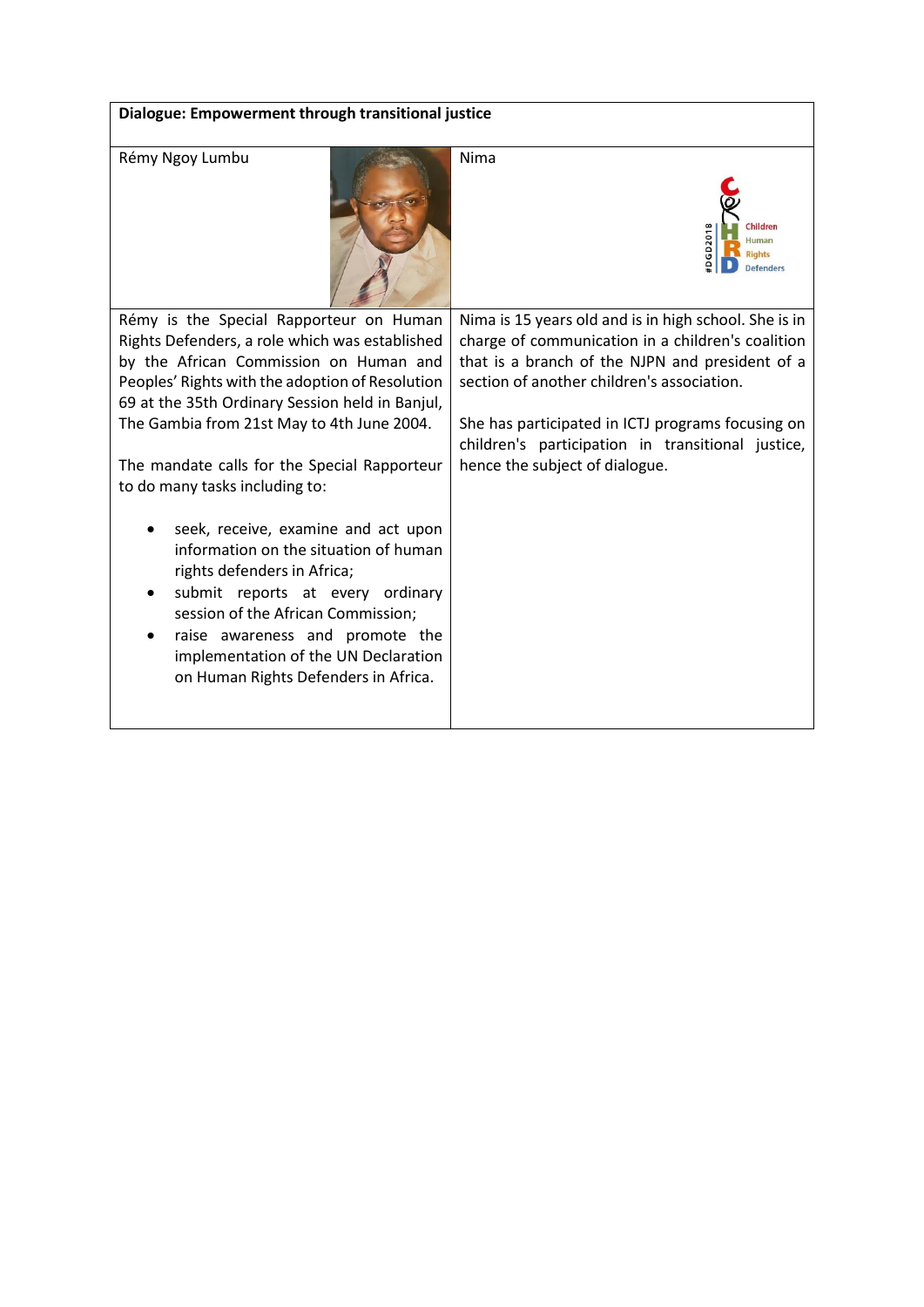# **Dialogue: Environmental CHRDs**



Michael Windführ, born in 1961, studied political science, German language and literature, geography and philosophy in Heidelberg. For almost 20 years he helped to establish and lead the international human rights organization FIAN (Food First Information and Action Network). There he was first responsible for case research in Latin America, then for ten years FIAN representative at the United Nations and subsequently Secretary General. During this time, he played a key role in standard-setting processes for the right to adequate food, such as the development of voluntary guidelines on the implementation of the right to food, which were unanimously adopted by the Food and Agriculture Organization (FAO) in November 2004.

From 2006, Michael Windführ headed the human rights department at the Diakonisches Werk der EKD. The Diakonisches Werk also includes the international work of Brot für die Welt. During this time he has worked in the field of economic, social and cultural rights, in particular the right to water and sanitation, the right to social security and the connection between poverty and human rights. In the field of civil and political human rights, he was particularly committed to the protection of human rights defenders and the safeguarding of political leeway for civil society. In addition, he was a lecturer at the Institute for Political Science at the University of Heidelberg for many years.

Zarah M De Guzman, 23 years old, from the Philippines, an active VIDES volunteer since 2009. Studied in an IIMA school from kinder (1999) until she graduated high school (2011). She has a bachelor's degree in Entrepreneurship (2015). Her feasibility study with an organic product received a thesis award. Currently working in a bank as a customer service assistant since 2015, with multiple recognitions.

Committed to promoting Child Rights and Environmental Sustainability since 2009 at 15 years old. She was active in attending workshops about environment and was able to join another national organization that promotes environmental sustainability. This qualifies her as a child human rights and environmental defender. Having been empowered as a child, she is now engaged to empowering other children and youth to be active defenders of human rights and the environment.